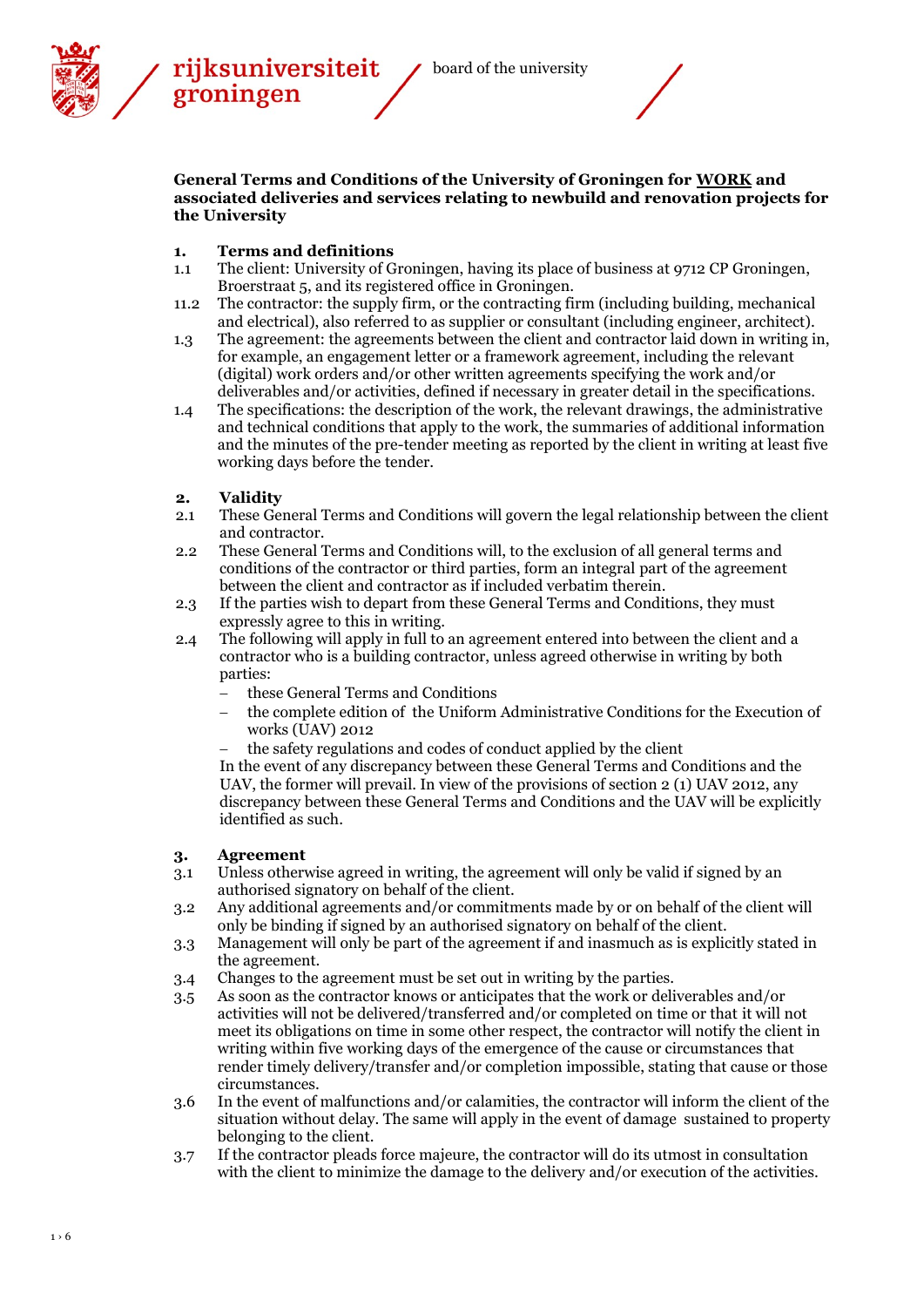# **4. Scope of the work (or deliverables)**

- 4.1 The work and/or deliverables and/or activities will comprise all the work, deliverables or activities respectively, as set out in the agreement.
- 4.2 The contractor will carry out all the activities that constitute a reasonable part of the delivery and/or execution. This must at least include the activities needed (i) to satisfy the client's requirements and (ii) to deliver/transfer deliverables or advice or a fully operational, turnkey system in accordance with the agreement.
- 4.3 The contractor must have the prior written consent of the client in order to install or place an advertising hoarding featuring the brand name of the contractor(s). The form and design of the advertising hoarding must be carried out in accordance with the client's specifications.
- 4.4 The delivery documents, including test reports, as-built drawings and letters of guarantee will constitute an integral part of the scope of the work.

### **5. Prices**

- 5.1 All prices quoted by the contractor will be exclusive of VAT.
- 5.2 The agreed prices will be fixed until the end of the assignment and/or work and/or delivery. There will be no interim settlement of changes in the costs of labour and materials.
- 5.3 If third parties are subcontracted with the client's consent, the costs of these third parties will be deemed to be included in the contractor's price and will not qualify for separate reimbursement by and/or settlement with the client.

# **6. Contract variations**

- 6.1 Changes in the scope of the work must be authorized in writing by the client. Payment for additional work will only be made if a written instruction to that effect has been issued prior to execution.
- 6.2 If, at the request or with the consent of the client, the agreement is not fully implemented or is implemented at a lower price than originally agreed, the original price will be reduced accordingly because of the contract reductions.
- 6.3 Contract variations, additions and omissions must be reported separately on invoices or progress invoices.
- 6.4 Contract variations must never result in changes to the agreed delivery/transfer date, unless explicitly agreed beforehand in writing and approved in writing by the client.
- 6.5 For the benefit of the construction meetings, the contractor will draw up an overview of proposed contract variations.

### **7. Delivery period**

- 7.1 The delivery period will commence on the date the agreement is signed, unless stipulated otherwise in the specifications or agreement.
- 7.2 The agreed delivery periods and other deadlines or agreed delivery/transfer date(s) must be strictly observed and are final deadlines.
- 7.3 The contractor will ensure that it is in possession of all the necessary information for the work and/or delivery and/or activities.
- 7.4 The lack of any information that is reasonably obtainable by the contractor does not constitute valid grounds for exceeding the agreed delivery periods or delivery/transfer date(s), unless this is due to intentional actions or gross negligence on the part of the client.

### **8. Payment**

8.1 The client will not make any payments unless the agreement is signed and returned.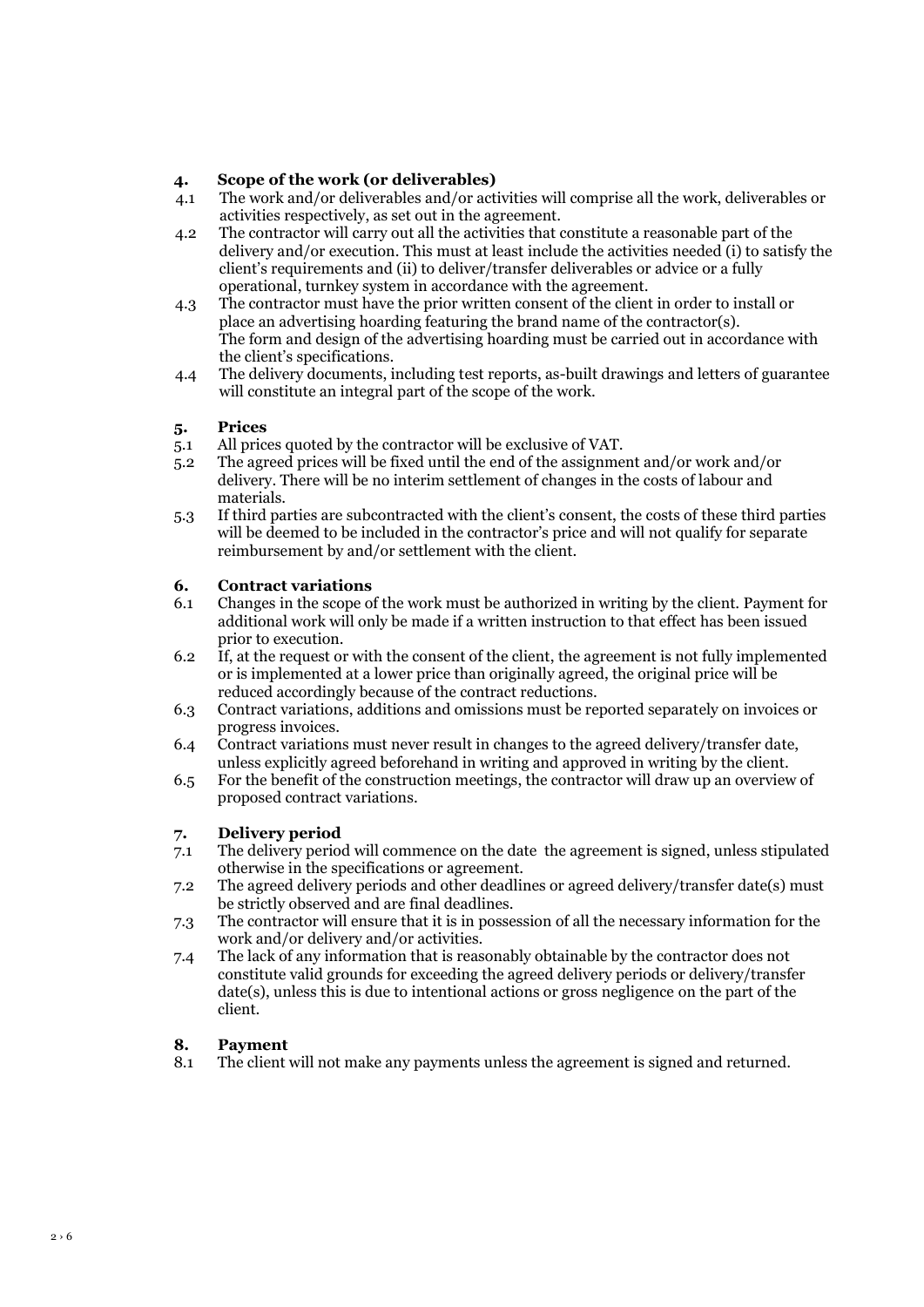- 8.2 The contractor will submit in advance to the client a payment proposal containing payment deadlines. If the client accepts this proposal, it will be included in the agreement. Unless the agreement stipulates otherwise, payment of the agreed price will be made as follows:
	- 30% of the price following execution of at least 35% of the activities included in the assignment and/or deliveries to the work address
	- 30% of the price following execution of at least 65% of the activities included in the assignment and/or deliveries to the work address
	- 35% at notice of completion or at the first completion of the work or delivery or activities
	- 5% three months after the delivery/transfer date once the client has established that the contractor has fulfilled all its obligations under the agreement.
- 8.3 The contractor will submit each invoice to the client by e-mail (crediteuren-FSSC@rug.nl) in the form of a non-editable PDF file, stating the job number issued by or on behalf of the client and/or a statement confirming that an instalment is due.
- 8.4 Where appropriate, the client may require the contractor to provide a bank guarantee or parent company guarantee not exceeding 5% of the contract value.
- 8.5 Payment will not exempt the contractor from any guarantee and/or liability.
- 8.6 The client is authorized to offset or cancel the payment of sums it owes to the contractor or to contractor affiliates against claims that it has on the contractor and with contractor affiliates, regardless of whether the amounts in question are payable.
- 8.7 If the client has valid grounds to assume that the contractor will not meet its contractual obligations in time, they have the right to require the contractor to furnish adequate security that the agreement will be fulfilled. If the contractor fails to furnish the client with adequate security then the client has the right to terminate the agreement with immediate effect.

## **9. Intellectual property**

- 9.1 Unless expressly agreed otherwise, the client will be the sole title holder in relation to all intellectual property rights pertaining to the work or deliverables or the design thereof, or the activities or result thereof to which the agreement relates.
- 9.2 Unless expressly agreed otherwise, the client will have sole exploitation rights (including the right to disclosure, creation and reproduction) of the designs, drawings, sketches, photos, etc. produced by the contractor, as well as all objects or information media that are an image or representation of the contractor's design.
- 9.3 Where necessary, the contractor will be deemed to have relinquished or will not exercise its personality rights in light of the right of the client to make changes at its own discretion to the work or the delivery or the design thereof, or the activities or result thereof to which the agreement relates.
- 9.4 Where necessary, and at the client's first request, the contractor will cooperate and make all necessary efforts to establish and/or uphold the rights referred to in the previous clauses of this article for the benefit of the client.
- 9.5 The contractor is not permitted to issue publications in any form (paper or digital) concerning the work without consultation and prior written approval from the client.

### **10. Guarantee**

- 10.1 In the case of works, the contractor will guarantee the soundness of the incorporated materials, the correct assembly in the work and its proper functioning during the periods specified in clause 3 of this article. The contractor must submit a report in writing as soon as it becomes aware that the design jeopardizes soundness and/or warranty. In the case of deliverables, the contractor must guarantee the absence of defects during the period specified in clause 3 of this article. With respect to its warranty obligations, the contractor must issue a warranty statement specifying this warranty obligation in greater detail.
- 10.2 The warranty obligation will take effect from the date of delivery/transfer of the work or delivery.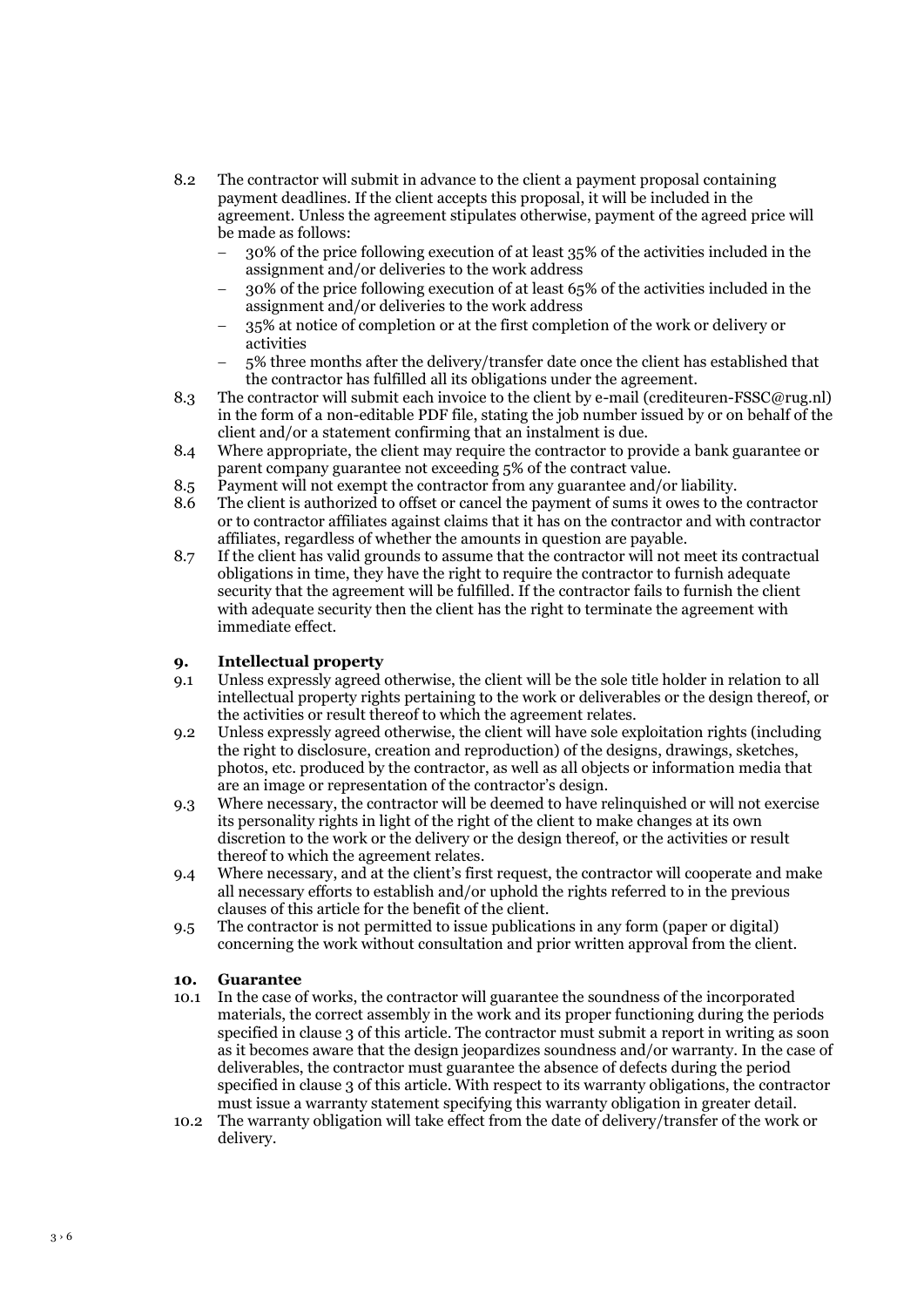- 10.3 If no other warranty period has been agreed in the specifications or in the agreement, a warranty period of 12 months will apply for installations and 10 years for all other work. For deliverables, the statutory warranty period will apply inasmuch as no other agreement has been made in writing.
- 10.4 As long as the client's notification of a defect is submitted within the applicable warranty period, then this will be construed as a timely complaint within the meaning of articles 6:89 and 7:23 of the Dutch Civil Code.
- 10.5 In the event of a defect, the contractor must ensure that it rectifies the defect at the client's first notification or – if rectification is not possible in the client's view– that it replaces the item in question or re-executes the activities, without prejudice to the client's other rights, including the right to compensation. The contractor will make a start on rectification, replacement or re-execution respectively within a reasonable period set by the client unless agreed otherwise in writing under the warranty obligation, and will then complete matters expeditiously.
- 10.6 If the contractor does not fulfil its warranty obligations within a reasonable period set by the client, the client is entitled to rectify the defect (or have it rectified) or to replace the items in question (or have them replaced) or to re-execute the activities in question (or have them re-executed)at the contractor's expense.
- 10.7 Following rectification, replacement or re-execution, the contractor's warranty obligation will apply in full to the relevant work or item or part thereof, or the relevant activities respectively.

### **11. Testimonial**

11.1 The client will not request a testimonial from the contractor, nor will it provide one itself. The client will only issue a general statement that the client has participated in a given project (including a project description).

## **12. Liability**

- 12.1 The contractor is liable to the client for attributable shortcomings. In the relationship between the client and the contractor, shortcomings on the part of the contractor's employees will in all instances be deemed to be shortcomings on the part of the contractor, including in the case of secondments. Inasmuch as it is not permanently impossible to fulfil obligations, the statutory debtor's default regulation will apply.
- 12.2 In the event of an attributable shortcoming of the contractor, the contractor will unless this cannot reasonably be demanded of the client – be given an opportunity to rectify the shortcoming and/or limit or remedy the resulting damage at its own expense in proper consultation with the client and within a reasonable period. This will be without prejudice to the contractor's liability for damage resulting from the shortcoming.
- 12.3 The damage to be compensated by a contractor who is a consultant will be limited to an amount that is three times the consultancy fees, to a maximum of  $\epsilon$  2,500,000. The amounts specified in this clause are exclusive of VAT. The limitation of liability will not apply to other contractors, such as suppliers and building contractors. A contractor who is a consultant must arrange adequate professional liability insurance, whereby the policy covers at least three times the value of the assignment across all stages, for each project, to a maximum amount of  $\epsilon$  2,500,000 per event. A contractor who is not a consultant must likewise arrange adequate liability insurance commensurate to the applicable risks. Evidence that such insurance has been taken out will be furnished at the client's first request.

### **13. Prohibition on subcontracting/transfer**

13.1 The contractor may not subcontract third parties to execute the agreement or any part thereof without the client's prior written consent. Consent granted by the client will not exempt the contractor from any obligation arising out of the agreement between the parties, and in particular article 14.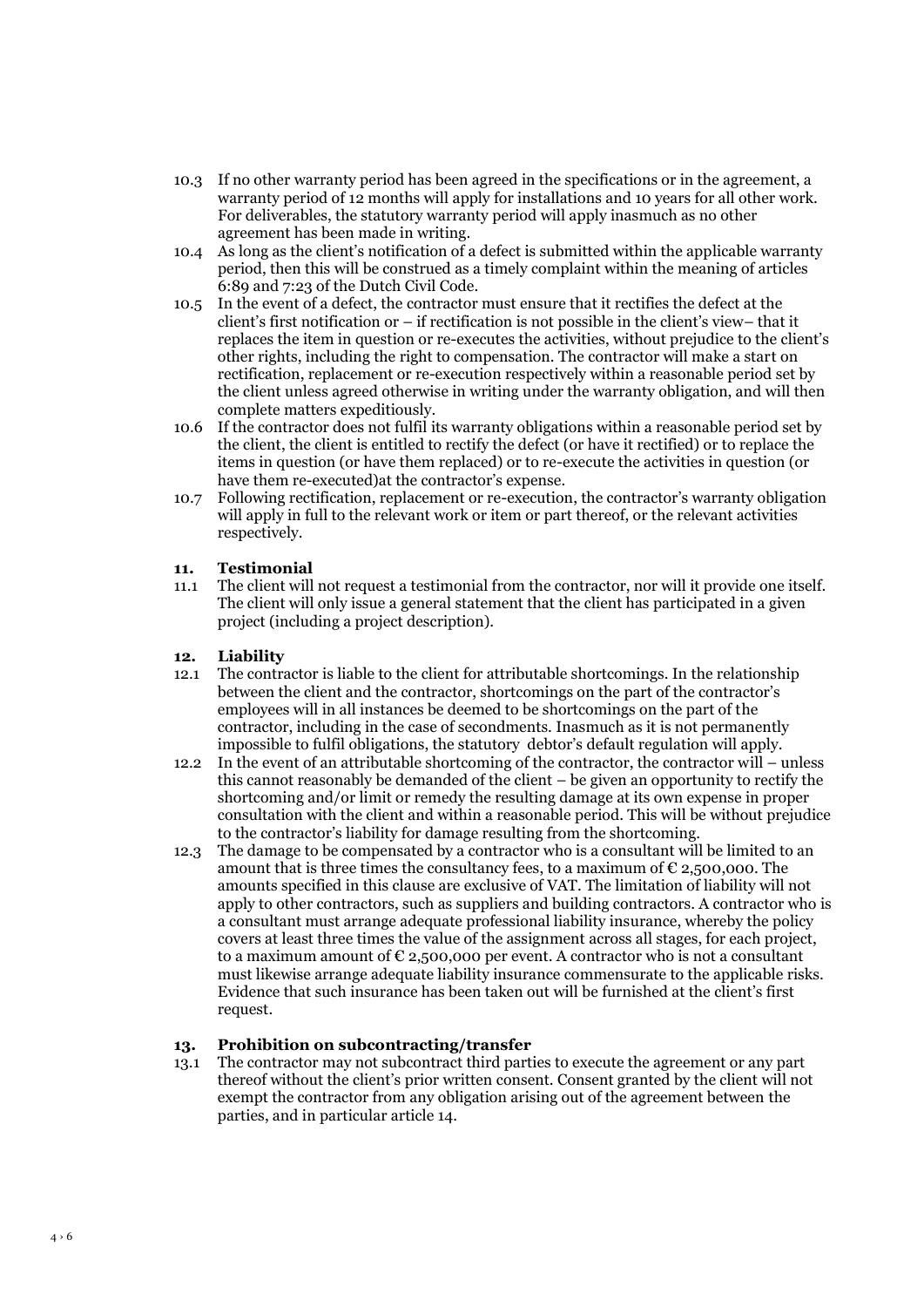#### **14. Contractor's employees**

- 14.1 The provisions of this article apply to agreements for services or building contracts.
- 14.2 The contractor must guarantee that its employees are suitably qualified for the work and the delivery of the services in the agreement and that the equipment used by the contractor meets all statutory provisions for quality, occupational health and safety and the environment.
- 14.3 The contractor must comply with the applicable working conditions legislation and regulations and the applicable collective labour agreement in the performance of the agreement. The contractor must be in the possession of an industry standard certificate or quality mark that guarantees that its employees are remunerated in accordance with the legislation and regulations and the collective labour agreement and that it complies with all statutory regulations in regard to occupational health and safety.
- 14.4 The contractor must guarantee to the client that the requirements of the applicable collective labour agreement and the law (including the Foreign Nationals (Employment) Act and its provisions on the registration requirements for non-Dutch employees) are being met in regard to both its own employees and those of third parties it subcontracts (with due observance of article 13).
- 14.5 Whenever the contractor wishes to involve third parties in the work, the contractor must be on the alert for suspiciously low quotes or any other indication that the third party could be involved in an illegal practice, the exploitation of third parties (including its own employees) or tax evasion.
- 14.6 The contractor must record all agreements on the payment of salaries and bonuses to the employees involved in the performance of the agreement in a clear and accessible salary administration.
- 14.7 The contractor must similarly apply all contractual obligations in this article to all parties with which it makes agreements in regard to the performance of the agreement. Prior to and during the performance of the work, the contractor must verify that all third parties subcontracted by them comply with the legislation and regulations and the collective labour agreement, respectively the provisions of this article, in regard to their own employees, subcontractors and suppliers. The contractor must similarly apply the provisions of this article to these parties. The contractor must record any findings related to this provision as part of the information meant in this article.
- 14.8 The contractor must not involve any parties in the performance of the agreement if they (and/or their directors) do not have a fixed abode in the Netherlands or are not registered in the Trade Register of the Netherlands Chamber of Commerce, as verified by the client prior to the agreement.
- 14.9 Ifit proves that the contractor has failed to reimburse its employees in accordance with the legislation and regulations and the collective labour agreement and/or has failed to meet a subsequent payment obligation, the contractor must immediately meet its payment obligations and furnish reliable evidence to the client that it has done so.
- 14.10 The contractor must indemnify the client against all claims of third parties arising from the work undertaken by the contractor, including claims in respect of any fines on the basis of violations of the Foreign Nationals (Employment) Act or other legal provisions and salary claims pursuant to article 616a and/or article 616b Book 7 of the Dutch Civil Code. The contractor must pay the sums in question to the client on first demand. If the contractor fails to do so, the client has the right to withhold these sums from the next invoice payment, offset them against sums it owes the contractor, or otherwise recover these sums.
- 14.11 If the client requests further information and/or evidence from the contractor in connection with the provisions of this article, the contractor must furnish the requested information or evidence within 10 working days of the request. The client is entitled to have any reports of underpayment validated. The client may request the cooperation of trades unions and/or competent authorities to this end. The client will inform the relevant stakeholders of any reports of underpayment and the consequences thereof. The contractor may not impede these processes and must cooperate with the competent authorities and all efforts to validate these reports.